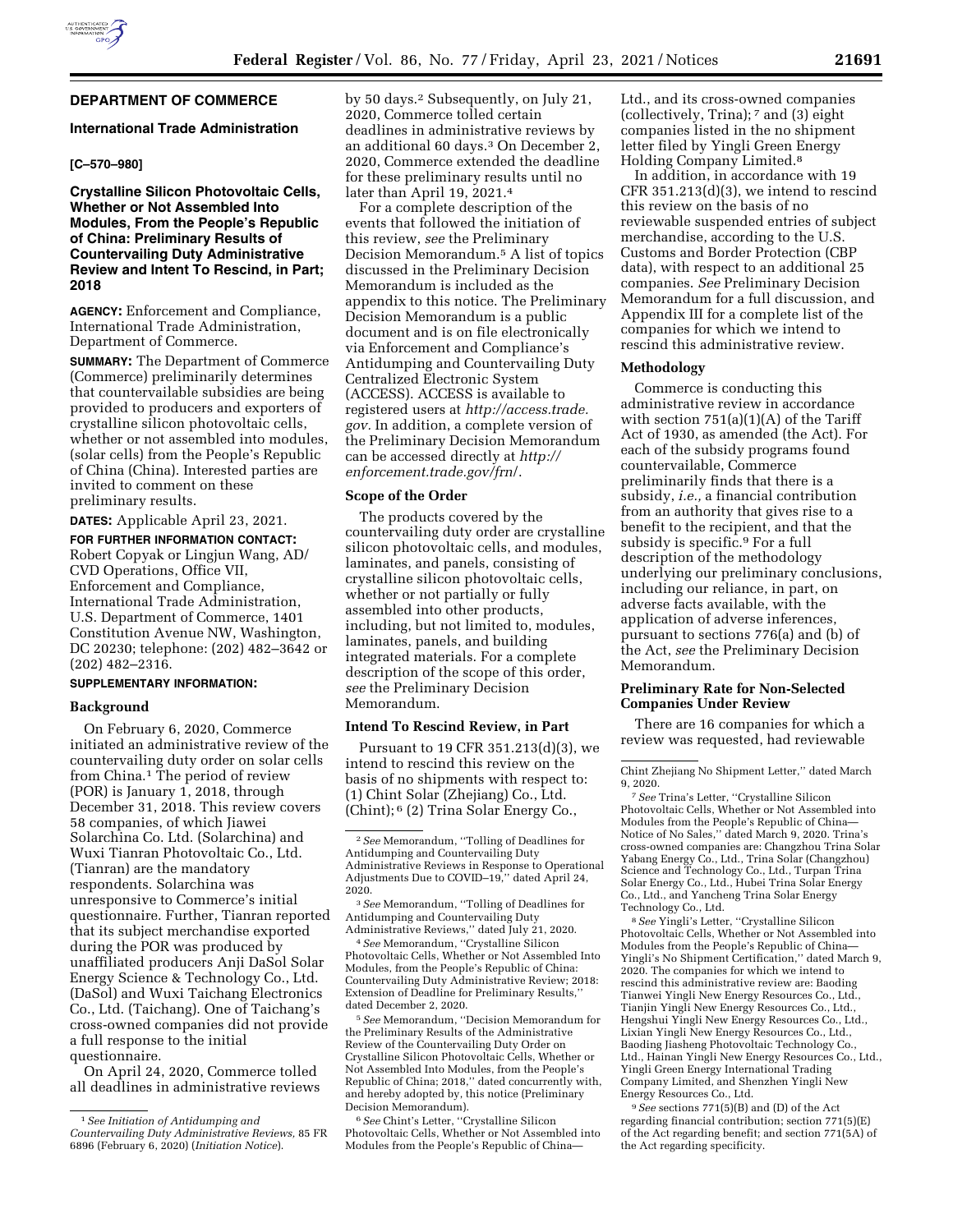entries and which were not selected as mandatory respondents or found to be cross-owned with a mandatory respondent. *See* Appendix II. Because the rate calculated for the mandatory respondent, Tianran, was above *de minimis* and not based entirely on facts available, we applied the subsidy rate calculated for Tianran to these nonselected companies. This methodology for establishing the subsidy rate for the non-selected companies is consistent with our practice and with section  $705(c)(5)(A)$  of the Act.

#### **Preliminary Results of Review**

In accordance with 19 CFR 351.221(b)(4)(i), we calculated a countervailable subsidy rate for the mandatory respondent Tianran. Further, pursuant to 19 CFR 351.525(c), we cumulated the benefits from subsidies received by Tianran and DaSol.10 We determined the countervailable subsidy rate for Solarchina based entirely on adverse facts available, in accordance with section 776 of the Act. We also assigned an individual estimated subsidy rate based on adverse facts available to Tianran's other unaffiliated

supplier Taichang, in accordance with section 776 of the Act. Therefore, the only rate that is not zero, *de minimis,*  or based entirely on facts otherwise available is the rate calculated for Tianran. Consequently, as discussed above, the rate calculated for Tianran is also assigned as the rate for all other producers and exporters subject to this review but not selected for individual examination (*i.e.,* non-selected companies).

Commerce preliminarily determines the net countervailable subsidy rates for the period January 1, 2018 through December 31, 2018, are as follows:

| Company | Subsidy rate<br>(percent) |
|---------|---------------------------|
|         | 541.94                    |
|         | 35.6311                   |
|         | 541.94                    |
|         | 35.63                     |

# **Disclosure and Public Comment**

We will disclose to parties to this proceeding the calculations performed in reaching the preliminary results within five days of publication of these preliminary results.14 Interested parties may submit written comments (case briefs) on the preliminarily results no later than 30 days from the date of publication of this notice, and rebuttal comments (rebuttal briefs) within seven days after the time limit for filing case briefs.15 Pursuant to 19 CFR 351.309(d)(2), rebuttal briefs must be limited to issues raised in the case briefs. Pursuant to 19 CFR 351.309(c)(2) and (d)(2), parties who submit case or rebuttal briefs are requested to submit with the argument: (1) A statement of the issue; (2) a brief summary of the argument; and (3) a table of authorities.16

Pursuant to 19 CFR 351.310(c), interested parties who wish to request a hearing must submit a written request to the Assistant Secretary for Enforcement and Compliance within 30 days of the publication date of this notice. Hearing requests should contain: (1) The party's name, address, and telephone number; (2) the number of participants; and (3) a list of the issues to be discussed. If a request for a hearing is made, Commerce intends to hold the hearing at a time and date to be determined. Parties should confirm the date and time of the hearing two days before the schedule date.

Parties are reminded that briefs and hearing requests are to be filed electronically and received successfully in their entirety through ACCESS by 5:00 p.m. Eastern Time on the due date. Note that Commerce has temporarily modified certain of its requirements for serving documents containing business proprietary information, until further notice.17

Unless the deadline is extended pursuant to section 751(a)(3)(A) of the Act, Commerce intends to issue the final results of this administrative review, including the results of its analysis of the issues raised by the parties in their comments, within 120 days after publication of these preliminary results.

#### **Assessment Rates**

In accordance with 19 CFR 351.221(b)(4)(i), we preliminarily assigned subsidy rates in the amounts shown above for the producer/exporters shown above. Upon completion of the administrative review, consistent with section 751(a)(2)(C) of the Act and 19 CFR 351.212(b)(2), Commerce shall determine, and CBP shall assess, countervailing duties on all appropriate entries covered by this review. We intend to issue the assessment

instructions to CBP 35 days after publication of the final results of this review.

### **Cash Deposit Requirement**

In accordance with section 751(a)(2)(C) of the Act, Commerce intends, upon publication of the final results, to instruct CBP to collect cash deposit of estimated countervailing duties in the amounts shown for each of the respective companies listed above on shipments of subject merchandise entered, or withdrawal from warehouse, for consumption on or after the publication date of the final results of this review. For all non-reviewed firms, we will instruct CBP to continue to collect cash deposits at the most-recent company-specific or all-others rate applicable to the company, as appropriate. These cash deposit requirements, when imposed, shall remain in effect until further notice.

### **Notification to Interested Parties**

These preliminary results are issued and published pursuant to sections 751(a)(l) and 777(i)(l) of the Act, and 19 CFR 351.213 and 351.221(b)(4).

<sup>10</sup>For a more detailed discussion *see* the Preliminary Decision Memorandum.

<sup>&</sup>lt;sup>11</sup>This rate applies to subject merchandise exported by Tianran and produced by companies other than Taichang.

<sup>12</sup>Commerce preliminarily finds the following companies to be cross-owned with Taichang: China

Machinery Engineering Wuxi Co., Ltd (CMEW), and China Machinery Engineering Corporation (CMEC).

<sup>13</sup>*See* Appendix II of this notice for a list of all companies that remain under review but were not selected for individual examination, and to whom Commerce has preliminarily assigned the nonselected company rate.

<sup>14</sup>*See* 19 CFR 351.224(b).

<sup>15</sup>*See* 19 CFR 351.309(c)(l)(ii) and 351.309(d)(l).

<sup>16</sup>*See* 19 CFR 351.309(c)(2) and (d)(2).

<sup>17</sup>*See Temporary Rule Modifying AD/CVD Service Requirements Due to COVID–19; Extension of Effective Period,* 85 FR 41363 (July 10, 2020).